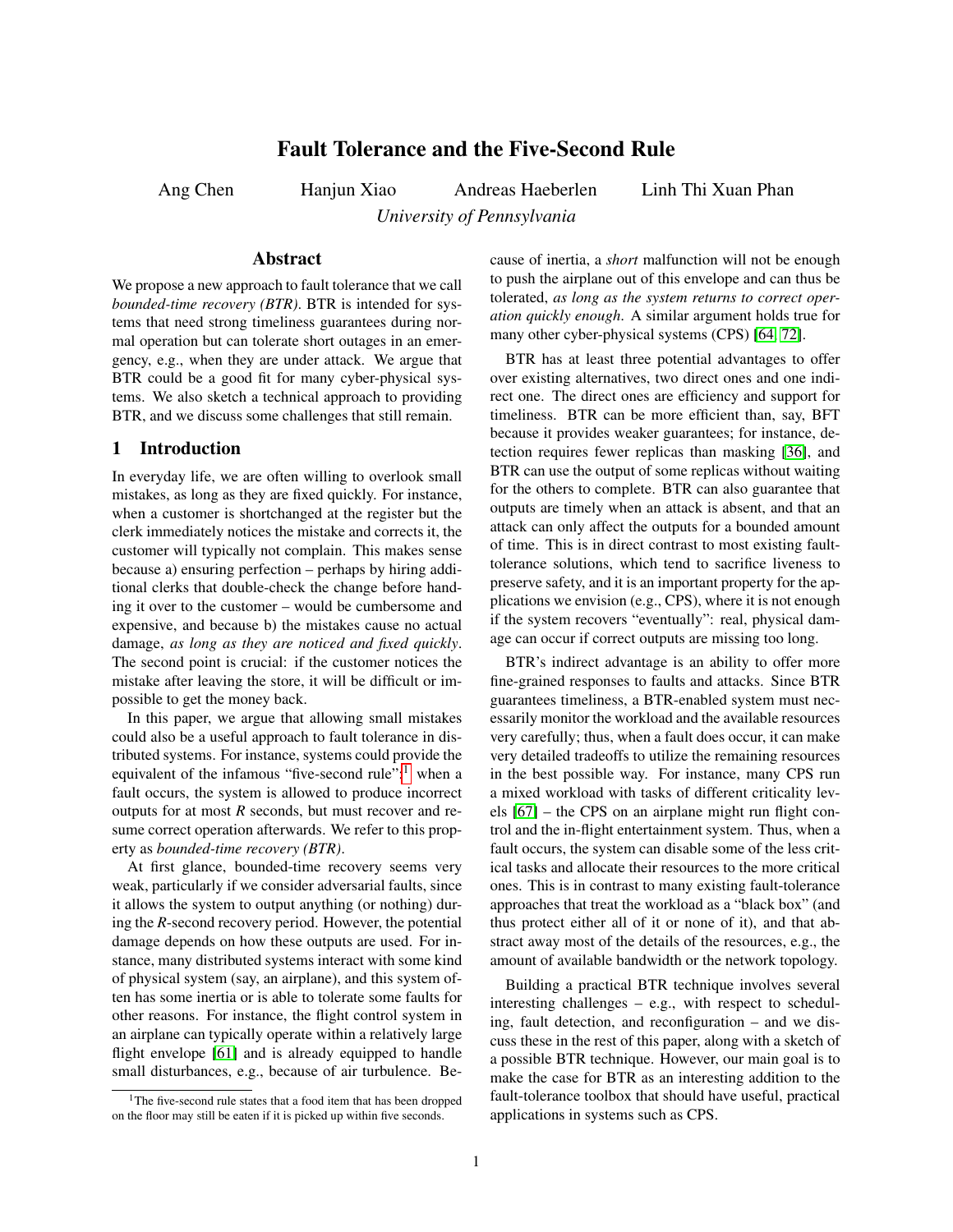# 2 Case study: CPS

For the purposes of this paper, we use cyber-physical systems (CPS) as our running example. A cyber-physical system contains both digital control and physical sensors and actuators; examples include factory or power plant control systems [\[54\]](#page-6-4), avionic systems [\[24\]](#page-5-1), building control systems [\[22\]](#page-5-2), robots [\[66\]](#page-6-5), and even self-driving vehicles [\[7\]](#page-5-3). Unlike classical embedded systems, which typically have a central controller, CPS are truly distributed systems, with a heterogeneous mix of different nodes that are connected by various networks: even a simple CPS such as a modern (non-self-driving) car contains about a hundred microprocessors [\[20\]](#page-5-4).

Requirements: CPS require very high reliability: if they fail, or even take too much time to respond to a trigger from their environment, the result can be physical damage or even loss of life. As discussed earlier, *timing is critical*: for instance, when a sensor indicates a pressure increase in some part of the system, the system may need to respond within seconds – e.g., by opening a safety valve – to prevent an explosion. However, somewhat counterintuitively, perfect accuracy is not as critical: the physical part of the system has properties like inertia or thermal capacity, and thus *can tolerate small mistakes or omissions, as long as they are fixed within a bounded amount of time*. Control algorithms can be designed to preserve stability under these conditions [\[56,](#page-6-6) [64,](#page-6-1) [72\]](#page-6-2). In other words, this domain requires stronger liveness, and potentially weaker safety, than classical fault-tolerance solutions tend to offer, making it suitable for BTR.

Network: The strict timing requirements have consequences for the network: in the presence of an end-to-end deadline for multi-node data flows, queueing delays or packet drops can be devastating. Hence, it is more common to see circuit-switched networks with strict bandwidth reservations, which enable predictable timing and prevent packet drops due to queue overflows. Packets can still be dropped due to transmission errors, but forward error correction (FEC) can be used to minimize this risk where necessary. Thus, stronger synchrony assumptions about the network seem reasonable in this domain.

Processing power: CPUs in this domain are often far less powerful than CPUs in servers and workstations. This is partly due to a desire to reduce cost (or size, weight, power consumption, ...), which encourages system designers to use the least powerful CPU that will do the job, at the lowest possible clock frequency. Indeed, the impact on clock frequency is a common evaluation metric in this domain, e.g., for scheduling techniques. Because of this, developers may be reluctant to accept the cost of techniques like BFT, especially if their strong safety guarantees are not strictly needed.

# 2.1 System model and threat model

Existing fault-tolerance techniques commonly assume either an asynchronous (or at most weakly synchronous) system model [\[17,](#page-5-5) [40\]](#page-6-7) or a simple synchronous one in which processes take abstract "steps" and the details of the network (such as bandwidth and topology) are abstracted away. Neither model is suitable for our purposes: to give timeliness guarantees, we need both synchrony and a more detailed view of the available resources. Therefore, we define our own tentative system model that captures some of the special features of CPS that we have outlined above.

System model: The system consists of a set of *nodes* and a set of *links*. Nodes have a finite processing speed and access to a local clock. For simplicity, we assume that the processing speeds are all the same; some nodes are *sources* or *sinks*, that is, they can receive inputs from, or accept outputs for, the physical world. Each link is connected to some subset of the nodes and has a finite bandwidth. We assume that losses are rare enough to be ignored, and that there is some solution to the babblingidiot problem  $[11]$  – e.g., that the bandwidth of each link is statically allocated between the nodes.

Some of these assumptions are very strong (for instance, there is a rich literature on clock synchronization alone [\[3,](#page-5-7) [10,](#page-5-8) [25,](#page-5-9) [32,](#page-5-10) [46\]](#page-6-8)), and in a longer paper we would definitely discuss them in more detail. Here, we can only briefly argue that they do seem reasonable for typical CPS hardware: for instance, buses like CAN support the use of FEC to mask packet corruption [\[11\]](#page-5-6), and the MAC is often implemented in hardware and thus can enforce bandwidth allocations even if nodes are corrupted.

Workload: For simplicity, we assume a static, periodic workload that can be described as a dataflow graph. (This model clearly does not fit all possible CPS, but seems appropriate for many  $-$  e.g., [\[58\]](#page-6-9).) The system has a period *P* and releases a set of tasks during each period. Each task requires some inputs from the sources and/or from other tasks, and it sends at least one output to a sink or another task. Each output has a criticality level and a deadline by which it must arrive at the appropriate sink.

Threat model: We assume Byzantine [\[47\]](#page-6-10) faults – that is, there is an adversary who has compromised some subset of the nodes and has complete control over them. Perhaps surprisingly, this model is considerably stronger than the one CPS typically use: although faults can result (and have resulted [\[44,](#page-6-11) [48,](#page-6-12) [63,](#page-6-13) [73\]](#page-6-14)) in substantial damage and many CPS must therefore undergo a strict certification process, this process is usually based on crash faults. However, we note that there is growing concern about non-crash faults and attacks, both in the community [\[15,](#page-5-11) [16\]](#page-5-12) and from operators and the government [\[1\]](#page-5-13).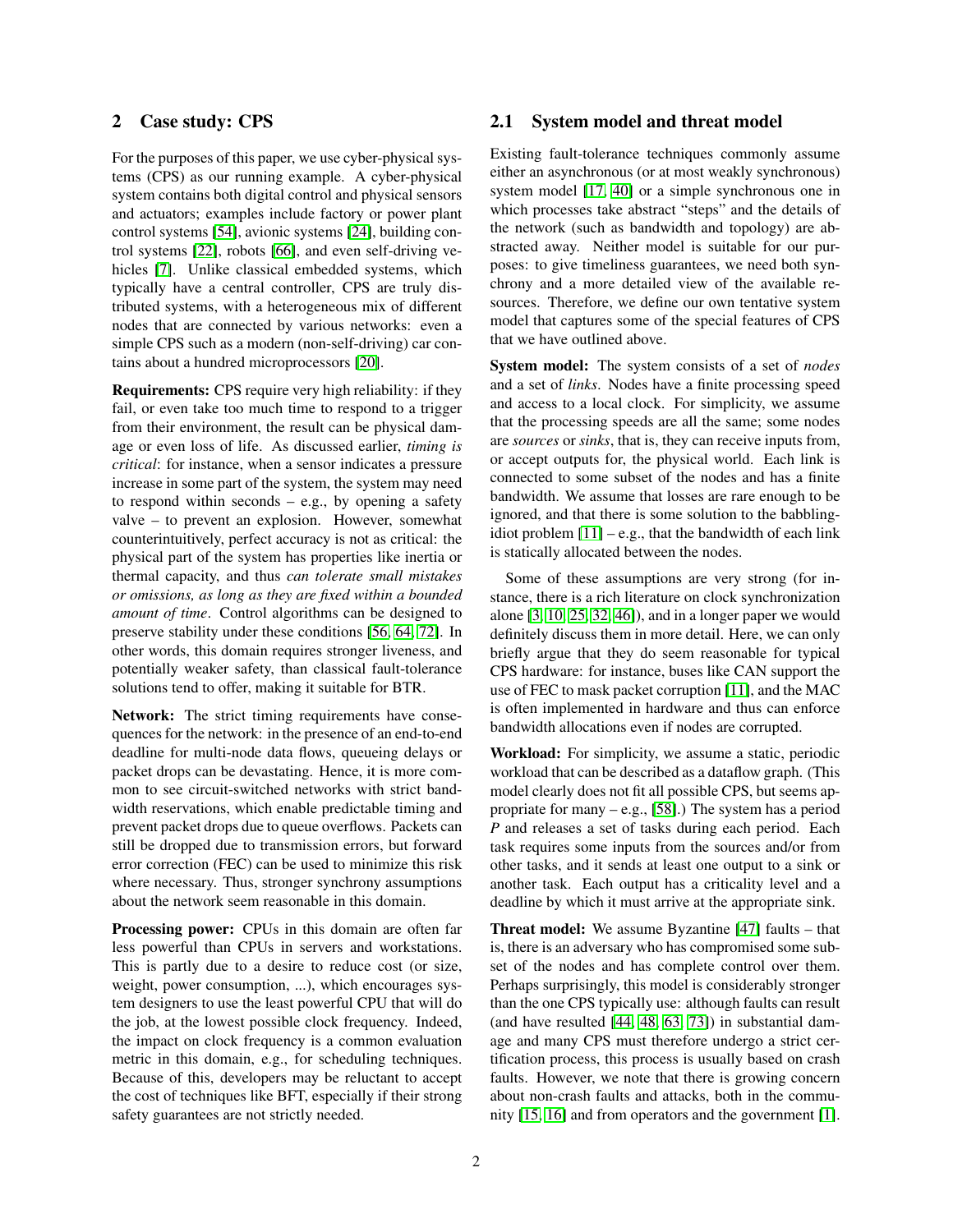## 3 Bounded-time recovery

We now offer a first intuitive (but still imperfect) definition of BTR. Assume that, for each node in the system, there is some notion of its expected behavior – for instance, a function that maps a sequence of messages *m in i* that the node receives at times  $t_i^{in}$  to a sequence of messages  $m_j^{out}$  that the node should send at times  $t_j^{out}$ . We say that the node is *correct* in an interval  $[t_1, t_2]$  if its actual behavior matches the expected behavior, and we say that a fault *manifests* on the node at time *t* if it is correct in  $[0,t)$  but not in  $[0,t')$  for any  $t' > t$ . Similarly, we say that the outputs of the system as a whole (e.g., its commands to the actuators) are correct in an interval  $[t_1, t_2]$  if they are consistent with the outputs of a system in which all nodes are correct. Then we can define BTR as follows:

Definition 3.1 (Bounded-time recovery). A system offers recovery with a time bound *R* if its outputs are correct in any interval  $[t_1, t_2]$  such that no fault has manifested in  $[t_1 - R, t_2]$ .

In other words, the system is allowed to produce incorrect outputs during an interval of length *R* whenever a fault manifests on a new node.

In practice, BTR would obviously need a bound *f* on the number of nodes that can become faulty. Note that, if an adversary controls  $k \leq f$  nodes, he can trigger a new fault every *R* seconds and thus potentially force the system to produce bad outputs for *kR* seconds; thus, if the system has an overall deadline *D* after which damage can occur in the absence of correct outputs, it seems prudent to set  $R := D/f$  rather than  $R := D$ . Also, our intuitive definition does not yet account for mixed-criticality, but it should not be difficult to extend it, e.g., by allowing a certain set of outputs to fail permanently if the number of faults rises above a certain level.

## 3.1 Strawman solutions

There are two special cases where BTR closely resembles existing fault-tolerance approaches: for  $R = 0$ , BTR is analogous to classical fault tolerance – as in BFT [\[17,](#page-5-5) [47\]](#page-6-10) – where all faults must be masked; without a hard upper bound on *R*, BTR closely resembles selfstabilization [\[28\]](#page-5-14), where the system is simply required to return to correct operation eventually. However, even with  $R = 0$ , BTR is not quite the same as BFT because a) it has a different system model, with finite resources and a partially connected network, and because b) it gives strong timing guarantees, even in the presence of compromised nodes. Thus, an implementation of BTR always requires a set of detailed schedules for different scenarios to ensure that the timing guarantees can be met.

The difficulty of BTR also depends on the magnitude of *R* and the amount of resources the system has available. If *R* is large, the system can simply drop all of its current tasks as soon as a fault is detected, and then perform diagnosis and rescheduling at its leisure; if there are plenty of resources, the system can afford enough replicas for fault tolerance, which of course simplifies recovery (though not necessarily planning). However, recall that CPS are often resource-constrained and tend to have strong timeliness requirements, so we expect the "easy" cases to be less common in practice.

#### 4 Solution sketch

Our approach to BTR is centered around the concept of a *plan*, which is basically a distributed schedule: it maps the tasks from the workload (and some additional tasks, such as replicas) to specific nodes, and it prescribes a schedule for each of the nodes. At runtime, the system is either operating in one of several *modes*, which correspond to a particular plan, or it is executing a *mode transition*, in which the system starts, reconfigures, or shuts down tasks on some of the nodes in order to switch to a new plan. (Mode transitions are triggered by detected faults and are intended to isolate the faulty nodes from the rest of the system.) Together, the plans, and the conditions for switching between them, form the system's *strategy* for responding to faults.

We use four components to achieve BTR: an offline *planner*, which computes a feasible strategy, based on the requested workload, the fault assumptions (such as an upper bound on the number of faulty nodes), and the desired recovery bound *R*; an online *fault detector* that looks for manifested faults and generates some kind of evidence; an *evidence distributor* that quickly and reliably gets the evidence to the nodes that need to know about it; and a *mode switcher* that executes the appropriate mode transition based on valid evidence of faults. Next, we discuss each of the components in more detail.

### 4.1 The Planner

Before the system can run a given workload, it must first find a strategy that can ensure BTR. Some representation of the strategy is then installed in each node, so that correct nodes will have a consistent view of it at runtime. Choosing the strategy offline seems safer than dynamic rescheduling at runtime because a) a centralized scheduler would be an obvious target for the adversary, and because b) to guarantee BTR, we would need a time bound *on rescheduling*, which seems difficult to obtain.

The planner first augments the dataflow graph with additional tasks. It adds 1) replicas; 2) checking tasks, which compare the outputs of the replicas to detect faults and generate evidence; and 3) verification tasks, which distribute and verify incoming evidence from other nodes. These tasks all consume resources at runtime and must therefore be scheduled together with the workload tasks – there are no "extra resources" for BTR.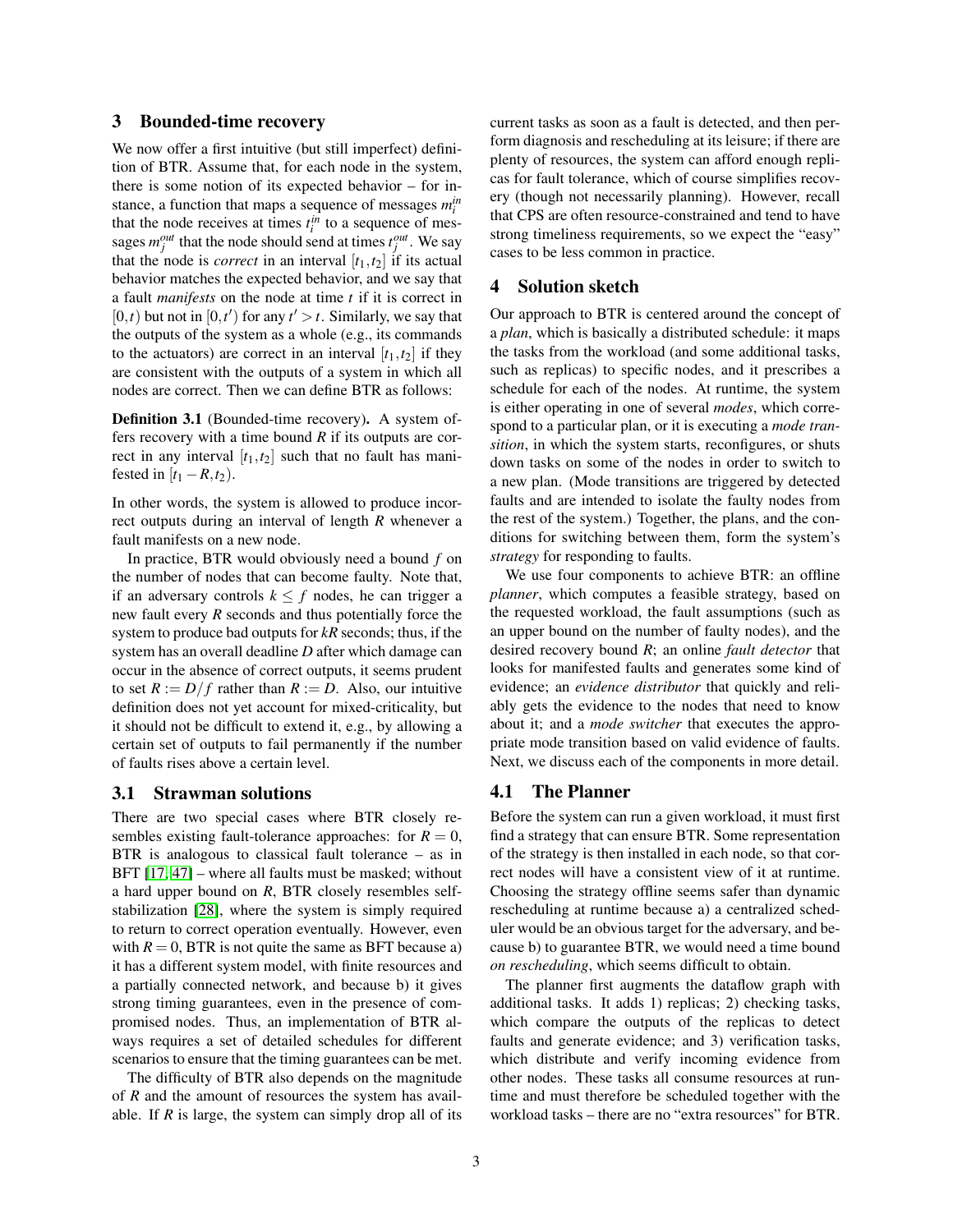Next, the planner computes a plan for each mode. Each task is mapped to a node; this involves some "hard" constraints – for instance, no two replicas of the same task can run on the same node – but also some heuristics: for instance, putting replicas close to each other may save bandwidth, and putting checking tasks close to replicas can make it easier to detect omission faults. The planner then tries to derive a schedule for each node and a resource allocation for each link. If the system is not schedulable (e.g., because the current mode contains many faulty nodes, and thus few resources), the planner removes some of the less critical tasks and retries.

Challenges: So far, there has not been much work on real-time mixed-criticality scheduling for distributed systems; most of the work we are aware of is for single or multicore CPUs [\[12\]](#page-5-15). Moreover, BTR's scheduling problem involves dependencies, which are challenging to support – especially in mixed-criticality systems. Dependencies can arise between tasks (e.g., checking tasks must run after the corresponding replicas) but also between plans. For instance, if plan B would be activated if a fault is detected on node X while the system is running some other plan A, then B must obviously reassign the tasks that were running on X, but it should otherwise change as little as possible. Any extra reassignments will consume resources (e.g., bandwidth for transferring state) and can thus prolong recovery.

Finally, planning has an interesting strategic component. Suppose, for instance, that the planner has already chosen a plan  $\Pi_{\{X\}}$  for the case where node X has failed, and is now looking for a plan  $\Pi_{\{X,Y\}}$  that can handle an extra fault on node Y. If the planner was not careful when choosing  $\Pi_{\{X\}}$ , it may be impossible to find a  $\Pi_{\{X,Y\}}$  that can be activated quickly enough – for instance, a task with a lot of state may have been moved to a node whose only high-bandwidth connection to the rest of the system is via Y. Thus, computing a strategy is a bit like building a game tree for a game like chess. Techniques like empirical game-theoretic analysis [\[68,](#page-6-15) [69\]](#page-6-16) may be useful for finding good strategies efficiently.

## 4.2 The Fault Detector

Fault detection and diagnosis in distributed systems are interesting problems in their own right [\[49\]](#page-6-17), particularly when non-crash faults are considered [\[36,](#page-5-0) [41\]](#page-6-18). However, BTR adds an interesting twist: since there are no trusted nodes, the compromised nodes can try to confuse the detector, e.g., by reporting nonexistent faults or by making false statements about the actions of other nodes. Therefore, it is necessary to generate *evidence* of detected faults that other nodes can verify independently. Challenges: Systems like PeerReview [\[37\]](#page-5-16) can already generate evidence for asynchronous systems, but synchronous systems – and BTR particularly – present at least three additional challenges. First, BTR additionally requires the detection of timing-related faults (such as doing the right thing at the wrong time). Second, BTR requires a time bound *on detection*; this is difficult because an adversary can break the BTR guarantee simply by delaying the detector, e.g., by running a DoS attack against some of the nodes. The strong assumptions in our system model should be enough to build a countermeasure, but even so, designing and proving the correctness of a concrete protocol that does this seems challenging.

The third challenge is handling omission faults. In contrast to commission faults, there is no direct way to prove that a faulty node *failed* to send – or correctly sign – a required unicast message. Thus, a faulty node may be able to drain substantial resources from the system by constantly failing to send messages and then claiming that the problem is with the recipient. One way to avoid this would be to allow both the sender and the recipient to declare (without further evidence) a problem with the *path* between them; the system could then a) switch to a mode that does not use this particular path, and b) keep track of which paths have been declared problematic. If a node is on a large number of problematic paths, it may be possible to attribute the problem to that node.

# 4.3 Evidence Distribution

Once a node has detected a fault, the resulting evidence must quickly be distributed to any other nodes that need to be aware of it. (If the system's strategy is compositional, not all nodes will need to know about all faults, at least not immediately.) The distribution process must a) compete for resources with the foreground tasks, b) be completed within bounded time, and c) prevent the adversary from causing delays via DoS, e.g., by flooding the system with bogus evidence.

Challenges: As a first approximation, we can achieve the above properties by reserving some amount of computation and bandwidth for evidence distribution, and by having each node validate incoming evidence before distributing it further. If nodes are required to endorse evidence they distribute, invalid evidence can be counted as evidence against the signer. However, a compromised node can still fabricate evidence that is improperly signed, or that can only be recognized as invalid after a lot of expensive computation – thus, there must be a way to quickly recognize and reject such cases.

# 4.4 Mode Change

When a node receives evidence of a new fault, it consults the strategy, picks the plan for the new fault pattern, and initiates a mode change to transition to this new plan. This can involve starting new tasks or terminating existing ones, sending or receiving the state of migrating tasks, and adjusting the local schedule.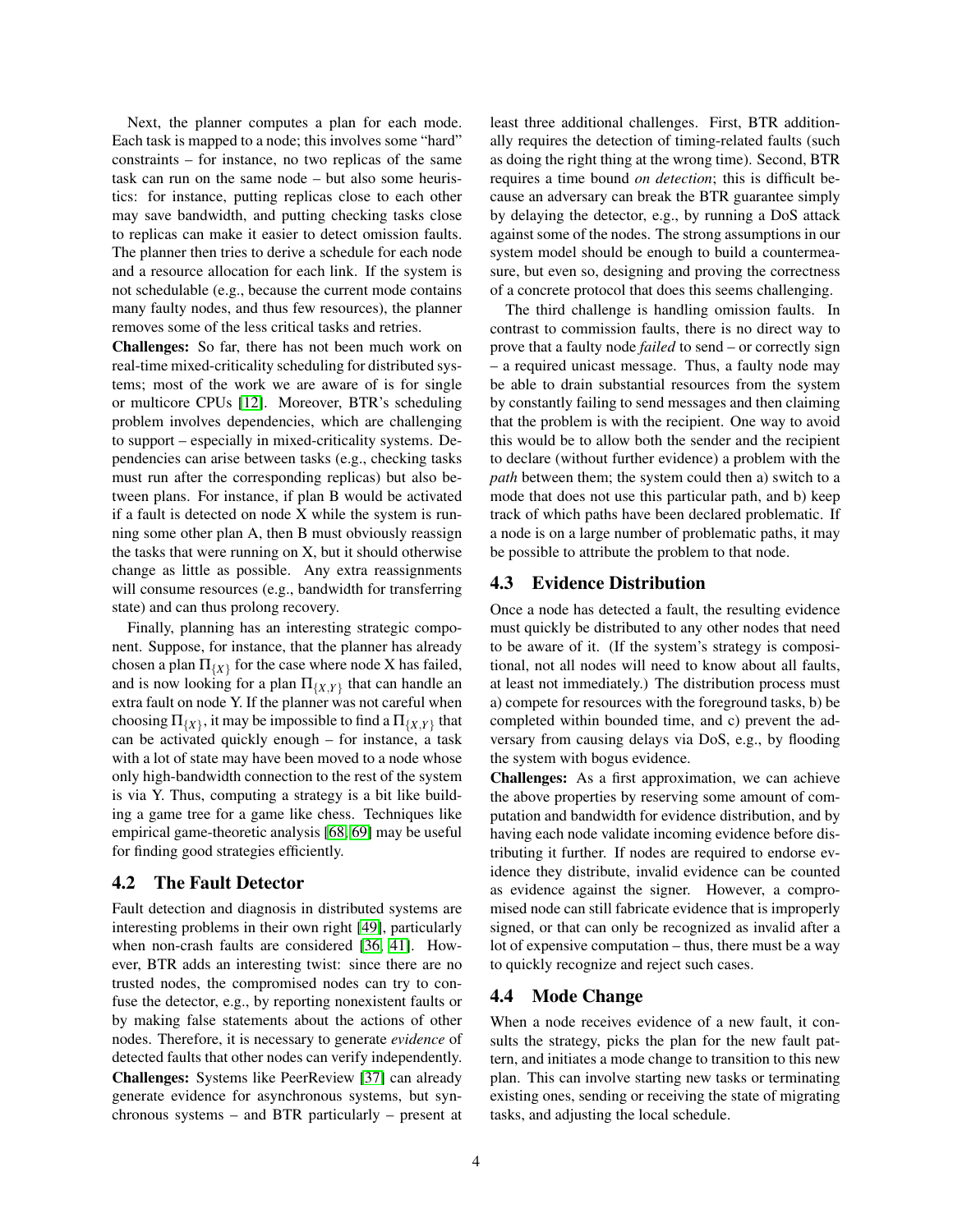At first glance, it may seem that some form of global agreement (e.g., via BFT) is needed to reconfigure the system. Agreement would certainly suffice, but it does not seem necessary: since the new plan is a function of the set of faulty nodes, it is sufficient for the nodes to agree on the latter – but (if we ignore physical repair by the administrator) this set is append-only, and, if a node receives valid evidence of a fault on some other node X, it can safely add X to its local set. Thus, as long as all new evidence reaches each correct node, the system should converge to a single, consistent plan.

Challenges: The key challenge here is not convergence itself but rather coordination and timing: if different nodes switch modes at different times, some confusion can briefly result, e.g., when a new task on some node X waits for an input from another node Y that has not yet completed (or even started) its mode transition. Since BTR allows the system to produce incorrect outputs for a limited time, some brief confusion may even be acceptable, as long as evidence distribution and mode transitions are fast enough, but for quick recovery, a more sophisticated solution is needed.

# 5 Related work

So far, the literature on real-time systems and on noncrash fault tolerance has had few intersections – the former has mostly focused on crash faults, and the latter mostly on asynchronous systems. This disconnect has been pointed out before us, e.g., by Aguilera and Walfish [\[4\]](#page-5-17), and BTR is an attempt to bridge this gap.

Recovery: The idea of recovering systems from disruptions is not new; indeed, the term "bounded-time recovery" has been used in the database literature [\[60\]](#page-6-19) to describe a real-time database that can recover from a failure within bounded time. However, most of the recovery work we are aware of is application-specific, such as [\[18,](#page-5-18) [19,](#page-5-19) [35\]](#page-5-20), or focuses exclusively on crash faults, such as [\[13,](#page-5-21) [60\]](#page-6-19). Some systems also support simple forms of recovery, such as rebooting faulty machines [\[17\]](#page-5-5) or application components [\[14\]](#page-5-22).

BFT: There is a rich literature on protocols for tolerating Byzantine faults [\[2,](#page-5-23) [17,](#page-5-5) [26,](#page-5-24) [34,](#page-5-25) [45\]](#page-6-20), and some of these protocols have been applied to time-critical distributed systems (e.g., in [\[39,](#page-6-21) [42,](#page-6-22) [52\]](#page-6-23)). Many classical BFT protocols are unsuitable for time-critical systems [\[62\]](#page-6-24), but more recent protocols have improved in this respect [\[6,](#page-5-26) [23,](#page-5-27) [51\]](#page-6-25), although they still do not provide "hard" timing guarantees. In contrast, BTR focuses explicitly on timeliness, which requires different assumptions and a more detailed system model; it also offers different properties, e.g., less masking at lower cost.

ZZ [\[71\]](#page-6-26) reduces the normal-case overhead of BFT by running only  $f + 1$  replicas by default, and by changing to agreement only if these replicas disagree. BTR shares this reactive, detection-based approach, but ZZ does not offer timeliness or fine-grained recovery strategies.

Self-stabilization: One way to make a distributed system fault-tolerant is to ensure that it converges to a correct state even if it is started in an incorrect state. This approach was first proposed by Dijkstra [\[28\]](#page-5-14) and has led to a rich body of work on self-stabilizing systems (see [\[30,](#page-5-28) [59\]](#page-6-27)). Much of the early work assumed that faults are benign and cannot handle malicious nodes that might constantly steer the system away from its goal. Recent work [\[9,](#page-5-29) [27,](#page-5-30) [29,](#page-5-31) [31,](#page-5-32) [38,](#page-5-33) [50\]](#page-6-28) has extended the approach to the Byzantine setting, but this line of work tends to use a very different system model that does not consider scheduling, deadlines, task criticality, or complex network topologies; thus, an application in the context of CPS would be difficult.

CPS security: There is some existing work on faulttolerant real-time systems, such as Mars [\[43\]](#page-6-29) and DeCoRAM [\[8\]](#page-5-34), as well as on fault-tolerant and/or reconfigurable control systems [\[74\]](#page-6-30). However, most of this work has considered various types of "benign" faults, such as hardware defects, software bugs, or electromagnetic interference. There is also an emerging security-oriented research trend within the control systems and CPS communities (see [\[33\]](#page-5-35) and the references therein). However, existing solutions either assume a centralized setting (e.g., [\[70\]](#page-6-31)) or focus more on attacks on the sensors and actuators, and not on the controllers (e.g., [\[5,](#page-5-36) [33,](#page-5-35) [53,](#page-6-32) [65\]](#page-6-33)). Accountability: PeerReview [\[37\]](#page-5-16) can detect node misbehavior in distributed systems and produce evidence of it; however, with one exception, this line of work has focused exclusively on asynchronous systems. The exception is TDR [\[21\]](#page-5-37), which can detect time-related misbehavior – specifically, covert timing channels – but can neither offer recovery nor a time bound on detection.

Multi-mode systems: Many real-time embedded systems can operate in multiple modes that involve different sets of tasks, and transitioning between modes requires elaborate mode-change protocols (MCPs) [\[55,](#page-6-34) [57\]](#page-6-35) to prevent deadline misses and other disruptions. Our recovery approach builds on MCPs, but, to our knowledge, all the existing work on MCPs assumes benign faults and cannot work reliably when the system is compromised.

# 6 Conclusion

We believe that there is room in the "fault-tolerance toolbox" for an approach that focuses more on timeliness and less on perfect safety, and we have argued that many cyber-physical systems (and perhaps other systems) could benefit from such a approach. We have made a concrete proposal (BTR), and we have sketched a technique that can achieve it. However, some interesting challenges remain, and we have started to address some of them in our ongoing work.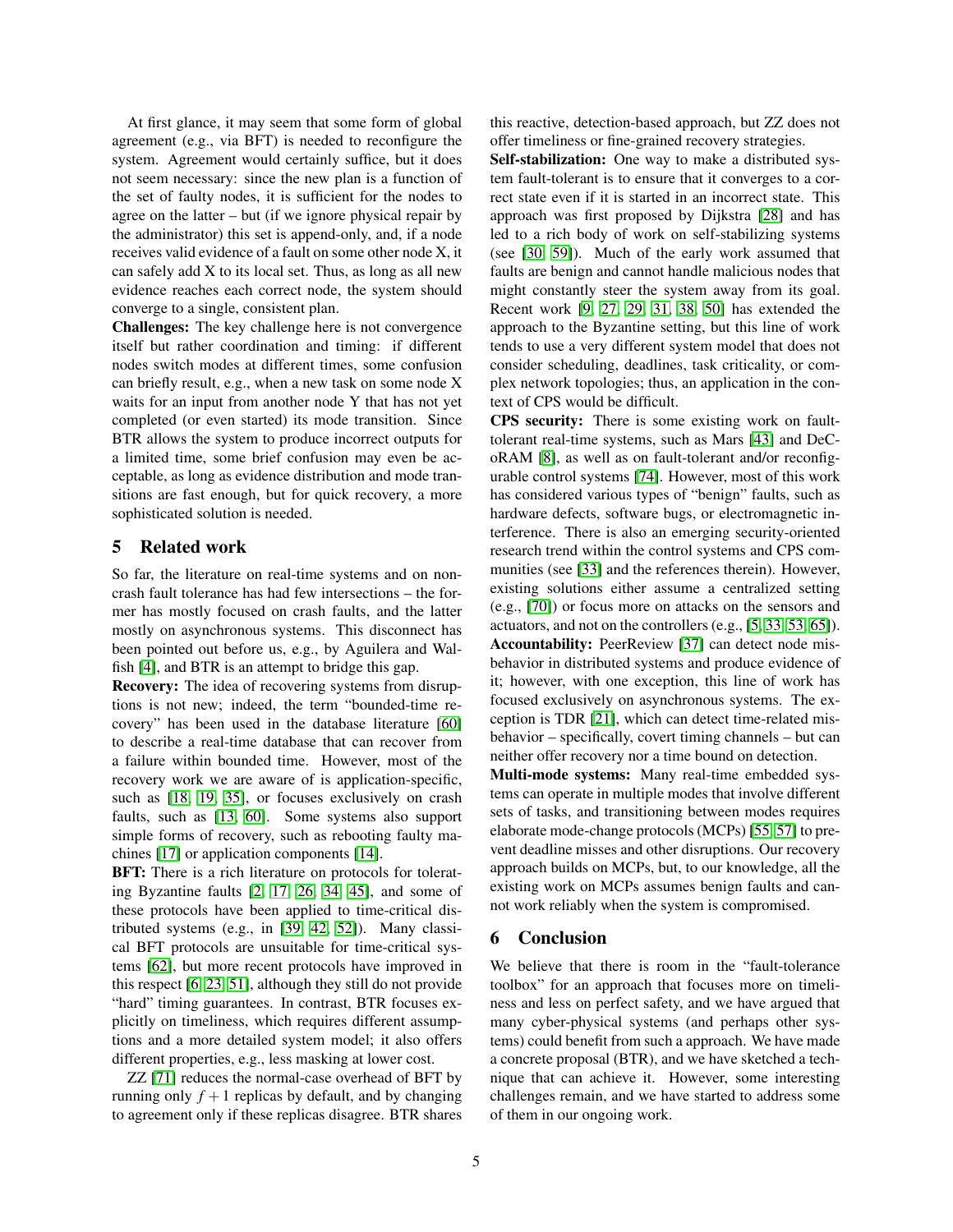# References

- <span id="page-5-13"></span>[1] NSF/Intel partnership on cyber-physical systems security and privacy (CPS-security). [http://www.nsf.gov/](http://www.nsf.gov/pubs/2014/nsf14571/nsf14571.htm) [pubs/2014/nsf14571/nsf14571.htm](http://www.nsf.gov/pubs/2014/nsf14571/nsf14571.htm).
- <span id="page-5-23"></span>[2] M. Abd-El-Malek, G. R. Ganger, G. R. Goodson, M. K. Reiter, and J. J. Wylie. Fault-scalable Byzantine faulttolerant services. In *Proc. SOSP*, 2005.
- <span id="page-5-7"></span>[3] M. K. Aguilera, C. Delporte-Gallet, H. Fauconnier, and S. Toueg. Partial synchrony based on set timeliness. In *Proc. PODC*, 2009.
- <span id="page-5-17"></span>[4] M. K. Aguilera and M. Walfish. No time for asynchrony. In *Proc. HotOS*, 2009.
- <span id="page-5-36"></span>[5] S. Amin, A. A. Cárdenas, and S. S. Sastry. Safe and secure networked control systems under denial-of-service attacks. In *Proc. HSCC*, 2009.
- <span id="page-5-26"></span>[6] Y. Amir, B. Coan, J. Kirsch, and J. Lane. Prime: Byzantine replication under attack. *IEEE TDSC*, 8(4):564–577, 2011.
- <span id="page-5-3"></span>[7] Z. Anderson and M. Giovanardi. Self-driving vehicle with integrated active suspension, Oct. 2 2014. US Patent App. 14/242,691.
- <span id="page-5-34"></span>[8] J. Balasubramanian, A. Gokhale, A. Dubey, F. Wolf, D. C. Schmidt, C. Lu, and C. Gill. Middleware for resourceaware deployment and configuration of fault-tolerant realtime systems. In *Proc. RTAS*, 2010.
- <span id="page-5-29"></span>[9] M. Ben-Or, D. Dolev, and E. N. Hoch. Fast selfstabilizing Byzantine tolerant digital clock synchronization. In *Proc. PODC*, 2008.
- <span id="page-5-8"></span>[10] M. Buevich, N. Rajagopal, and A. Rowe. Hardware assisted clock synchronization for real-time sensor networks. In *Proc. RTSS*, 2013.
- <span id="page-5-6"></span>[11] G. Buja, J. R. Pimentel, and A. Zuccollo. Overcoming babbling-idiot failures in CAN networks: A simple and effective bus guardian solution for the FlexCAN architecture. *IEEE Trans. on Industrial Informatics*, 3(3):225 – 233, Aug. 2007.
- <span id="page-5-15"></span>[12] A. Burns and R. I. Davis. Mixed criticality systems - a review. In *Tech. Report*, July 2014.
- <span id="page-5-21"></span>[13] G. Candea and A. Fox. Crash-only software. In *Proc. HotOS*, May 2003.
- <span id="page-5-22"></span>[14] G. Candea, S. Kawamoto, Y. Fujiki, G. Friedman, and A. Fox. Microreboot – a technique for cheap recovery. In *Proc. OSDI*, 2004.
- <span id="page-5-11"></span>[15] A. A. Cárdenas, S. Amin, and S. Sastry. Secure control: Towards survivable cyber-physical systems. In *Proc. ICDCS Workshops*, June 2010.
- <span id="page-5-12"></span>[16] A. A. Cardenas, T. Roosta, and S. Sastry. Rethinking security properties, threat models, and the design space in sensor networks: A case study in SCADA systems. *Ad Hoc Networks*, 7(8):1434–1447, 2009.
- <span id="page-5-5"></span>[17] M. Castro and B. Liskov. Practical Byzantine fault tolerance and proactive recovery. *ACM Transactions on Computer Systems*, 20(4):398–461, 2002.
- <span id="page-5-18"></span>[18] R. Chandra, T. Kim, M. Shah, N. Narula, and N. Zeldovich. Intrusion recovery for database-backed web applications. In *Proc. SOSP*, Oct. 2011.
- <span id="page-5-19"></span>[19] R. Chandra, T. Kim, and N. Zeldovich. Asynchronous

intrusion recovery for interconnected web services. In *Proc. SOSP*, Nov. 2013.

- <span id="page-5-4"></span>[20] R. N. Charette. This car runs on code. IEEE Spectrum, 2009. [http://spectrum.ieee.org/](http://spectrum.ieee.org/transportation/systems/this-car-runs-on-code) [transportation/systems/this-car-runs-on](http://spectrum.ieee.org/transportation/systems/this-car-runs-on-code)[code](http://spectrum.ieee.org/transportation/systems/this-car-runs-on-code).
- <span id="page-5-37"></span>[21] A. Chen, W. B. Moore, H. Xiao, A. Haeberlen, L. T. X. Phan, M. Sherr, and W. Zhou. Detecting covert timing channels with time-deterministic replay. In *Proc. OSDI*, Oct. 2014.
- <span id="page-5-2"></span>[22] J. Chen, R. Tan, G. Xing, and X. Wang. PTEC: A system for predictive thermal and energy control in data centers. In *Proc. RTSS*, pages 218–227, 2014.
- <span id="page-5-27"></span>[23] A. Clement, E. L. Wong, L. Alvisi, M. Dahlin, and M. Marchetti. Making Byzantine fault tolerant systems tolerate Byzantine faults. In *Proc. NSDI*, 2009.
- <span id="page-5-1"></span>[24] R. P. Collinson. *Introduction to avionics systems*. Springer, 2011.
- <span id="page-5-9"></span>[25] J. C. Corbett, J. Dean, M. Epstein, A. Fikes, C. Frost, J. Furman, S. Ghemawat, A. Gubarev, C. Heiser, P. Hochschild, et al. Spanner: Googles globally distributed database. *ACM TOCS*, 31(3):8, 2013.
- <span id="page-5-24"></span>[26] J. A. Cowling, D. S. Myers, B. Liskov, R. Rodrigues, and L. Shrira. HQ replication: A hybrid quorum protocol for Byzantine fault tolerance. In *Proc. OSDI*, 2006.
- <span id="page-5-30"></span>[27] A. Daliot and D. Dolev. Self-stabilization of Byzantine protocols. In *Proc. SSS*, 2005.
- <span id="page-5-14"></span>[28] E. W. Dijkstra. Self-stabilizing systems in spite of distributed control. *Commun. ACM*, 17(11):643–644, Nov. 1974.
- <span id="page-5-31"></span>[29] D. Dolev and E. N. Hoch. Byzantine self-stabilizing pulse in a bounded-delay model. In *Proc. SSS*, 2007.
- <span id="page-5-28"></span>[30] S. Dolev. *Self-Stabiliaztion*. MIT Press, 2000.
- <span id="page-5-32"></span>[31] S. Dolev and J. L. Welch. Self-stabilizing clock synchronization in the presence of Byzantine faults. *J. ACM*, 51(5):780–799, Sept. 2004.
- <span id="page-5-10"></span>[32] J. Elson, L. Girod, and D. Estrin. Fine-grained network time synchronization using reference broadcasts. *ACM SIGOPS OS Review*, 36(SI):147–163, 2002.
- <span id="page-5-35"></span>[33] H. Fawzi, P. Tabuada, and S. Diggavi. Secure estimation and control for cyber-physical systems under adversarial attacks. *Automatic Control, IEEE Transactions on*, 59(6):1454–1467, June 2014.
- <span id="page-5-25"></span>[34] R. Guerraoui, N. Knežević, V. Quéma, and M. Vukolić. The next 700 BFT protocols. In *Proc. EuroSys*, 2010.
- <span id="page-5-20"></span>[35] Z. Guo, S. McDirmid, M. Yang, L. Zhuang, P. Zhang, Y. Luo, T. Bergan, P. Bodik, M. Musuvathi, Z. Zhang, and L. Zhou. Failure recovery: When the cure is worse than the disease. In *Proc. HotOS*, May 2013.
- <span id="page-5-0"></span>[36] A. Haeberlen and P. Kuznetsov. The Fault Detection Problem. In *Proc. OPODIS*, Dec. 2009.
- <span id="page-5-16"></span>[37] A. Haeberlen, P. Kuznetsov, and P. Druschel. PeerReview: Practical accountability for distributed systems. In *Proc. SOSP*, Oct. 2007.
- <span id="page-5-33"></span>[38] E. N. Hoch, D. Dolev, and A. Daliot. Self-stabilizing Byzantine digital clock synchronization. In *Proc. SSS*, 2006.